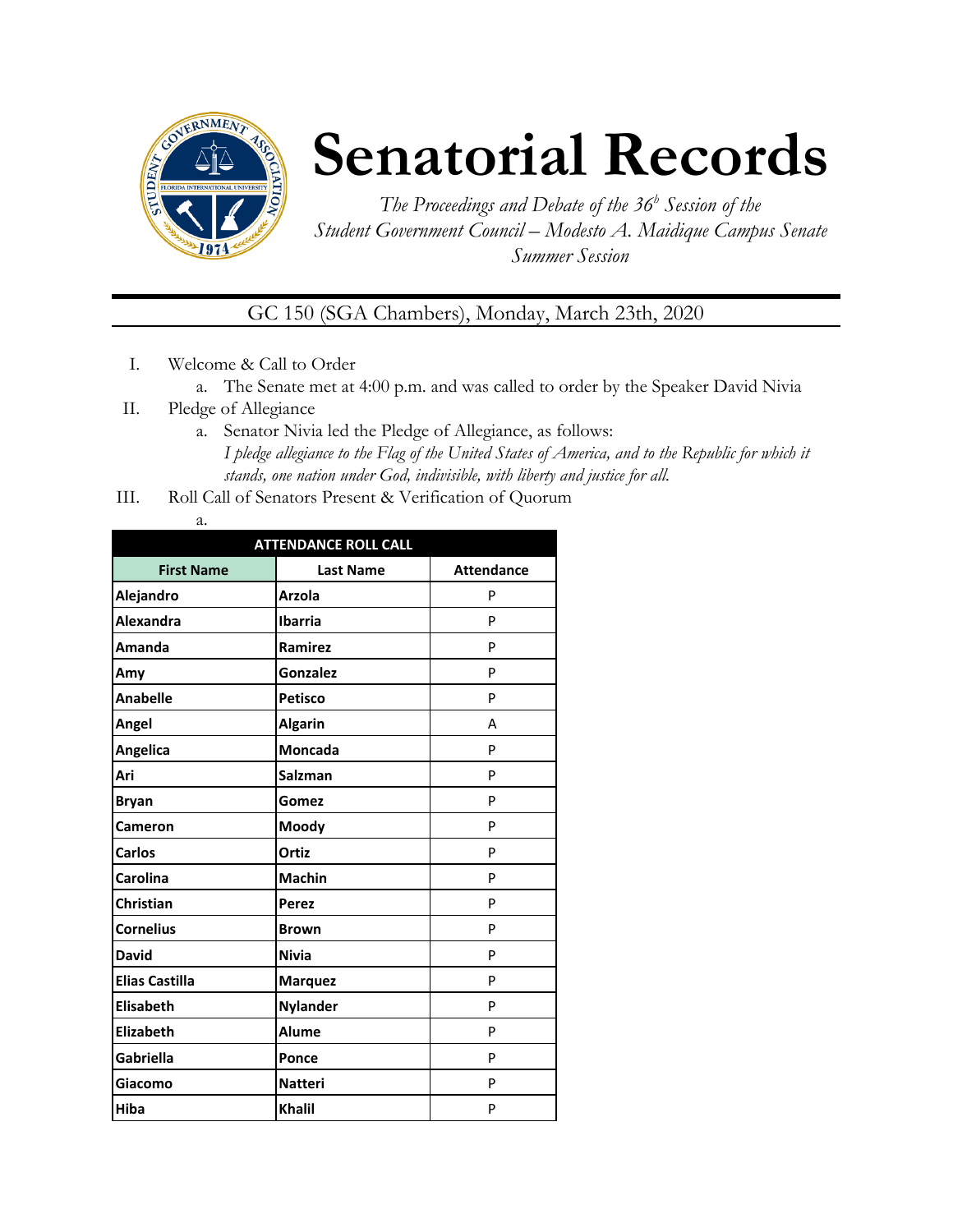| <b>Janelle</b>          | Fraga            | P                  |
|-------------------------|------------------|--------------------|
| Jocelyn                 | Correa           | P                  |
| Jonathan                | <b>Soufia</b>    | A                  |
| Karla                   | Perez            | P                  |
| <b>Kiara</b>            | <b>Mohammad</b>  | P                  |
| <b>Mallory</b>          | <b>Fortuno</b>   | P                  |
| <b>Marko</b>            | <b>Nikitovic</b> | A                  |
| Maryam                  | Rafieifar        | P                  |
| <b>Matthew</b>          | <b>Beck</b>      | А                  |
| Meena                   | <b>Mohan</b>     | P                  |
| <b>Michaela</b>         | <b>Mills</b>     | P                  |
| <b>Molly</b>            | <b>Schantz</b>   | P                  |
| Rose                    | Ingraham         | P                  |
| Santiago                | <b>Arias</b>     | P                  |
| Serena Perpetual        | Correia          | P                  |
| <b>Shahnawaz</b>        | Rafi             | P                  |
| Van                     | Le               | P                  |
| <b>SENATE SEATS</b>     | 38               |                    |
| <b>VACANT SEATS</b>     | 0                | <b>QUORUM</b>      |
| <b>SENATORS PRESENT</b> | 34               | <b>ESTABLISHED</b> |
| <b>AMT FOR QUORUM</b>   | 19               |                    |

b. The roll was called and a quorum was verified with 34 Senators present.

- IV. Approval of the Minutes from March 16th, 2020
	- a. Senator Castilla moves to approve the minutes from March 16th, 2020. Senator Arzola seconds. Motion passes.
- V. Adoption of the Agenda
	- a. Senator Arzola moves to adopt the agenda. Senator Brown seconds. Motion passes.
- VI. Invited Speakers
	- a. Elections Commissioner Tatiana Aravelo
		- i. Mitchelle is currently working with the IT department regarding online voting.
		- ii. All candidates or political parties will not be available to campaign including virtually such as social media.

## VII. Committee Reports

- a. Finance Committee
	- i. Met as a committee today talking about the plans for next year.
	- ii. If you have any questions, please contact sgafinance  $@$  fiu.com
- b. Rules, Legislation, and Judiciary Committee
	- i. We met today and approved 2 resolutions that will be presented today
	- ii. If you have any questions, please contact sgarules@fiu.edu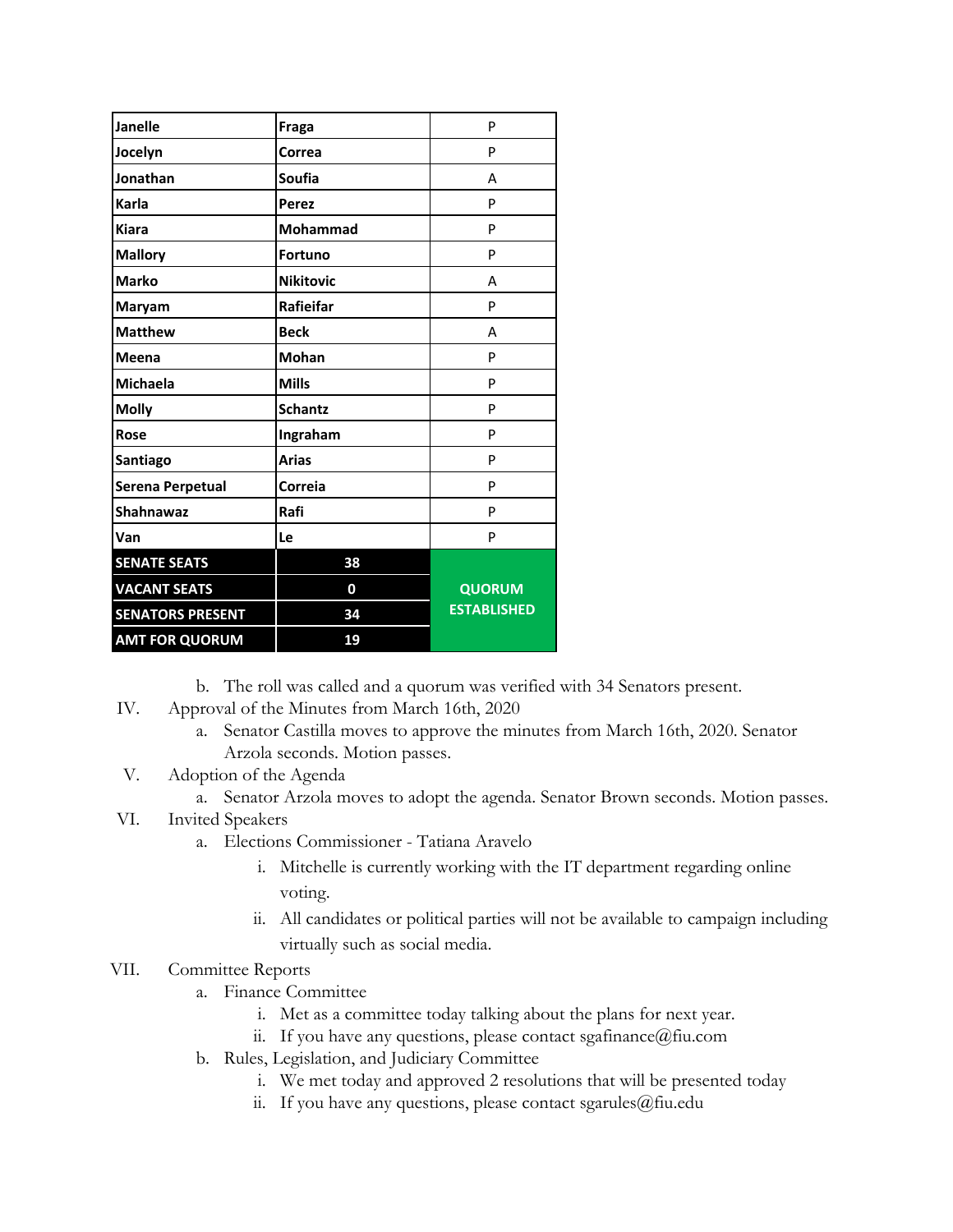- c. Operational Review Committee
	- i. We are trying to find a date to meet via zoom this week
	- ii. Senator Schantz is the new Vice Chair
	- iii. Next step will be writing new SOP and expenditure reports
	- iv. If you have any questions, please contact sgaorc@fiu.edu
- d. Internal Affairs Committee
	- i. Virtual office hours
	- ii. Jonathan Soufia is no longer a senator
	- iii. Still missing 10 week reports from some senators
	- iv. If you have any questions, please contact sgainternal@fiu.edu
- e. Student Advocacy Committee
	- i. Voting on the GSGC proposal
	- ii. Created 2 google forms
		- 1. Student concern form
		- 2. Dean requirement form
	- iii. If you have any questions, please contact sgaadvocacy@fiu.edu
- f. Graduate and Professional Students Committee
	- i. Introduce the new Medical Senator
	- ii. All travel applications are halted for the rest of the semester
	- iii. Working on our SOP
	- iv. Working on the survey to ask graduate students about their needs and concerns.
	- v. If you have any questions, please contact  $GPSCchar(a)$ fiu.edu
	- vi. Questions regarding funding, please contact [GPSC@fiu.edu](mailto:GPC@fiu.edu)

## VIII. Executive Board Reports

- a. Senate Speaker Nivia
	- i. Recommendations to improve the Governing documents
	- ii. Inform me of any reach out to admin
	- iii. U-Wide meeting tomorrow at 6:30pm
		- 1. We will be voting for the budget
	- iv. If you have any questions, please email sgaspeaker@fiu.edu
- b. Speaker Pro Tempore Algarin
	- i. No report
	- ii. If you have any questions, please email sgaprotemp@fiu.edu
- c. President Rosell
	- i. No report
	- ii. If you have any questions, please email sgapres $@$ fiu.edu
- d. Vice President Ojeda
	- i. Working with Chief Casas and will be meeting with him to discuss on the topics I mentioned last senate meeting
	- ii. Working with Kayla on campaign strategies regarding having recharge online.
	- iii. If you have any questions, please email sgavp $\omega$ fiu.edu
- e. Comptroller
	- i. Virtual CAPS appointment
	- ii. Working on how to proceed in terms on freezing council money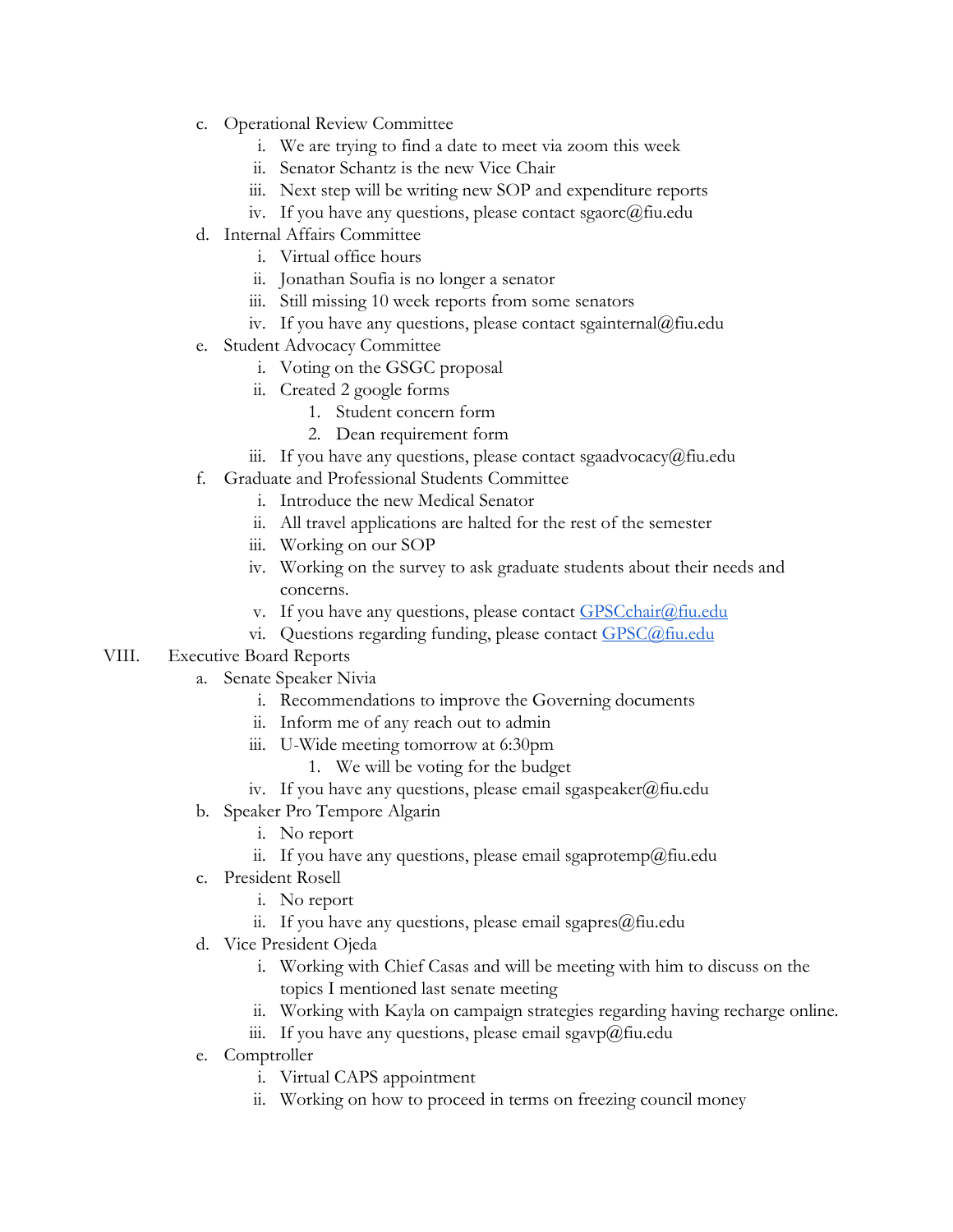- iii. SGA DC Fly in In the works
- iv. If you have any questions, please email sgacomptrol@fiu.edu
- f. Chief Justice
	- i. Working with the elections commissioner to make sure elections goes smoothly.
	- ii. If you have any questions, please email  $\frac{\sigma}{\sigma}$  in  $\frac{\sigma}{\sigma}$
- IX. Special Orders
	- a. There were none.
- X. Vetoed Legislation
	- a. There were none.
- XI. Second Readings
	- a. There were none.
- XII. Unfinished Business
	- a. There were none.
- XIII. New Business
	- a. GSGC Proposal
		- i. Senator Castilla moves to go into a 5 minute discussion period. Senator Arzola seconds. Motion passes.
		- ii. Senator Castilla moves to go into a 5 minute discussion period. Senator Alume seconds. Motion passes.
		- iii. Senator Arzola moves to extend the discussion period by 3 minutes. Senator Alume seconds. Motion passes.
		- iv. Senator Mills moves to extend the discussion period by 3 minutes. Senator Ingraham second. Motion passes.
	- b. Pre-Req Resolution
		- i. Senator Castilla moves to go into a 10 minute discussion period. Senator Arzola seconds. Motion passes.
		- ii. Senator Karla Perez moves to extend the discussion period by 3 minutes. Senator Castilla seconds. Motion passes.
	- c. Student Academic Support Omnibus Act
		- i. Senator Castilla moves to go into a 10 minute discussion period. Senator Arzola seconds. Motion passes.

Senator Gomez moves to extend the senate meeting by 10 minutes. Senator Castilla seconds. Motion passes.

> ii. Senator Castilla moves to extend the discussion period by 5 minutes. Senator Khalil seconds. Motion passes.

Senator Castilla moves to extend the senate meeting by 10 minutes. Senator Karla Perez seconds. Motion passes.

> iii. Senator Gomez moves to amend the language to change from "curve" to "positive curve". Senator Castilla seconds. Motion passes.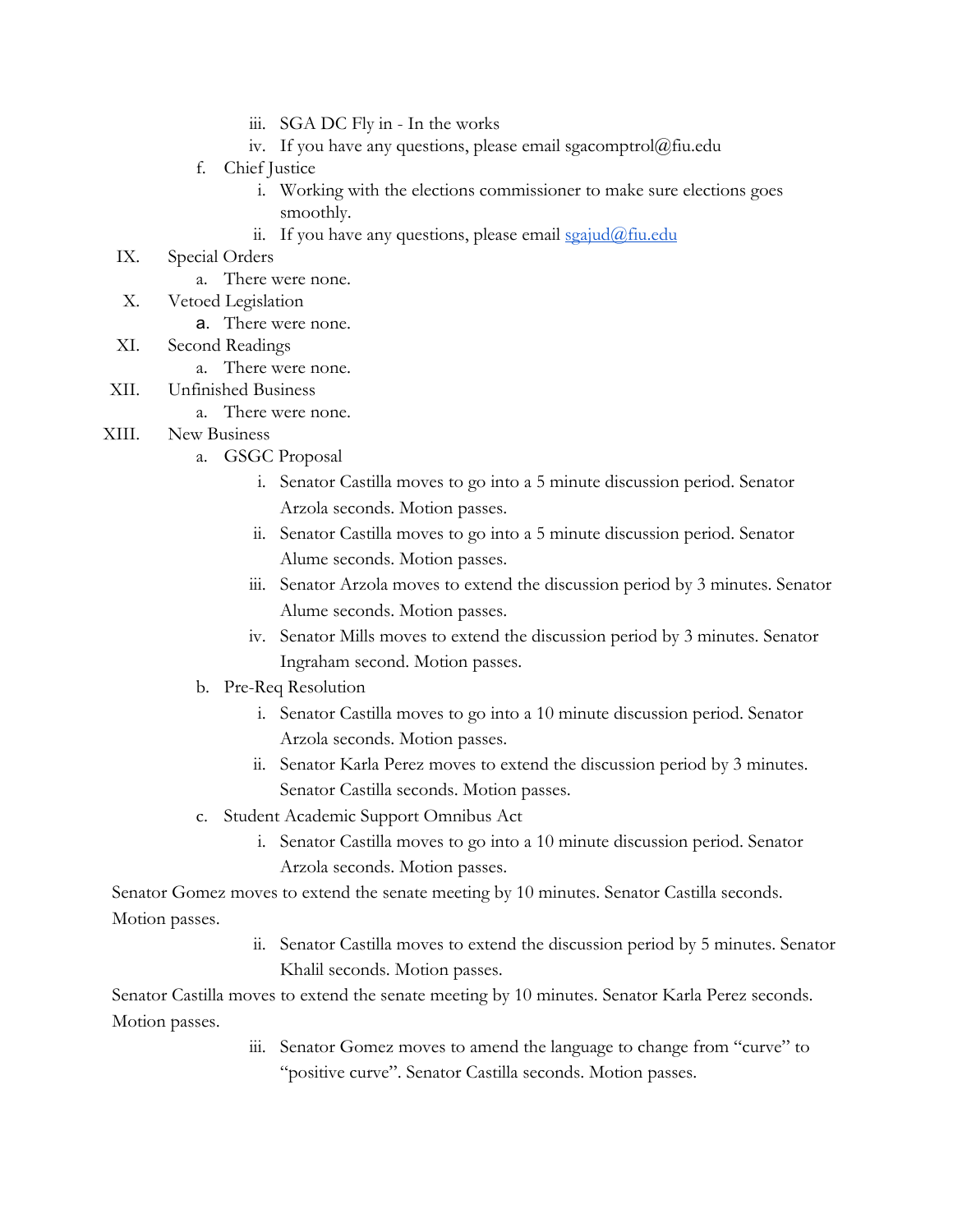- iv. Senator Castilla moves to amend the language from "students" to "all students". Senator Alume seconds. Motion passes.
- v. Senator Gomez moves to bypass second reading. Senator Karla Perez seconds. Motion passes.
- vi. Senator Gomez moves to go into voting procedure. Senator Alume seconds. Motion passes.

| <b>VOTE ON</b>    |                  |                           |             |        |
|-------------------|------------------|---------------------------|-------------|--------|
| <b>First Name</b> | <b>Last Name</b> | <b>Attendance</b>         | Vote        | Reason |
| Alejandro         | Arzola           | $\sf P$                   | ${\sf N}$   |        |
| Alexandra         | Ibarria          | $\mathsf{P}$              | Υ           |        |
| Amanda            | Ramirez          | $\mathsf{P}$              | Υ           |        |
| Amy               | Gonzalez         | $\mathsf{P}$              | Υ           |        |
| Anabelle          | Petisco          | $\sf P$                   | Υ           |        |
| Angel             | Algarin          | $\sf A$                   |             |        |
| Angelica          | Moncada          | $\mathsf{P}$              | Υ           |        |
| Ari               | Salzman          | $\sf P$                   | Υ           |        |
| Bryan             | Gomez            | $\sf P$                   | Υ           |        |
| Cameron           | Moody            | $\sf A$                   |             |        |
| Carlos            | Ortiz            | $\mathsf{P}$              | $\mathsf Y$ |        |
| Carolina          | Machin           | $\mathsf{P}$              | Υ           |        |
| Christian         | Perez            | $\sf P$                   | Υ           |        |
| Cornelius         | Brown            | $\boldsymbol{\mathsf{P}}$ | Υ           |        |
| David             | Nivia            | $\sf P$                   | Υ           |        |
| Elias Castilla    | Marquez          | $\sf P$                   | Υ           |        |
| Elisabeth         | Nylander         | $\sf P$                   | Υ           |        |
| Elizabeth         | Alume            | $\boldsymbol{\mathsf{P}}$ | Υ           |        |
| Gabriella         | Ponce            | $\sf P$                   | Υ           |        |
| Giacomo           | Natteri          | $\mathsf{P}$              | Υ           |        |
| Hiba              | Khalil           | $\mathsf{P}$              | ${\sf N}$   |        |
| Janelle           | Fraga            | $\sf P$                   | Υ           |        |
| Jocelyn           | Correa           | $\boldsymbol{\mathsf{P}}$ | Υ           |        |
| Jonathan          | Soufia           | $\boldsymbol{\mathsf{A}}$ |             |        |
| Karla             | Perez            | $\boldsymbol{\mathsf{P}}$ | Υ           |        |
| Kiara             | Mohammad         | $\boldsymbol{\mathsf{P}}$ | Υ           |        |
| Mallory           | Fortuno          | $\boldsymbol{\mathsf{P}}$ | Υ           |        |
| Marko             | Nikitovic        | A                         |             |        |

1.